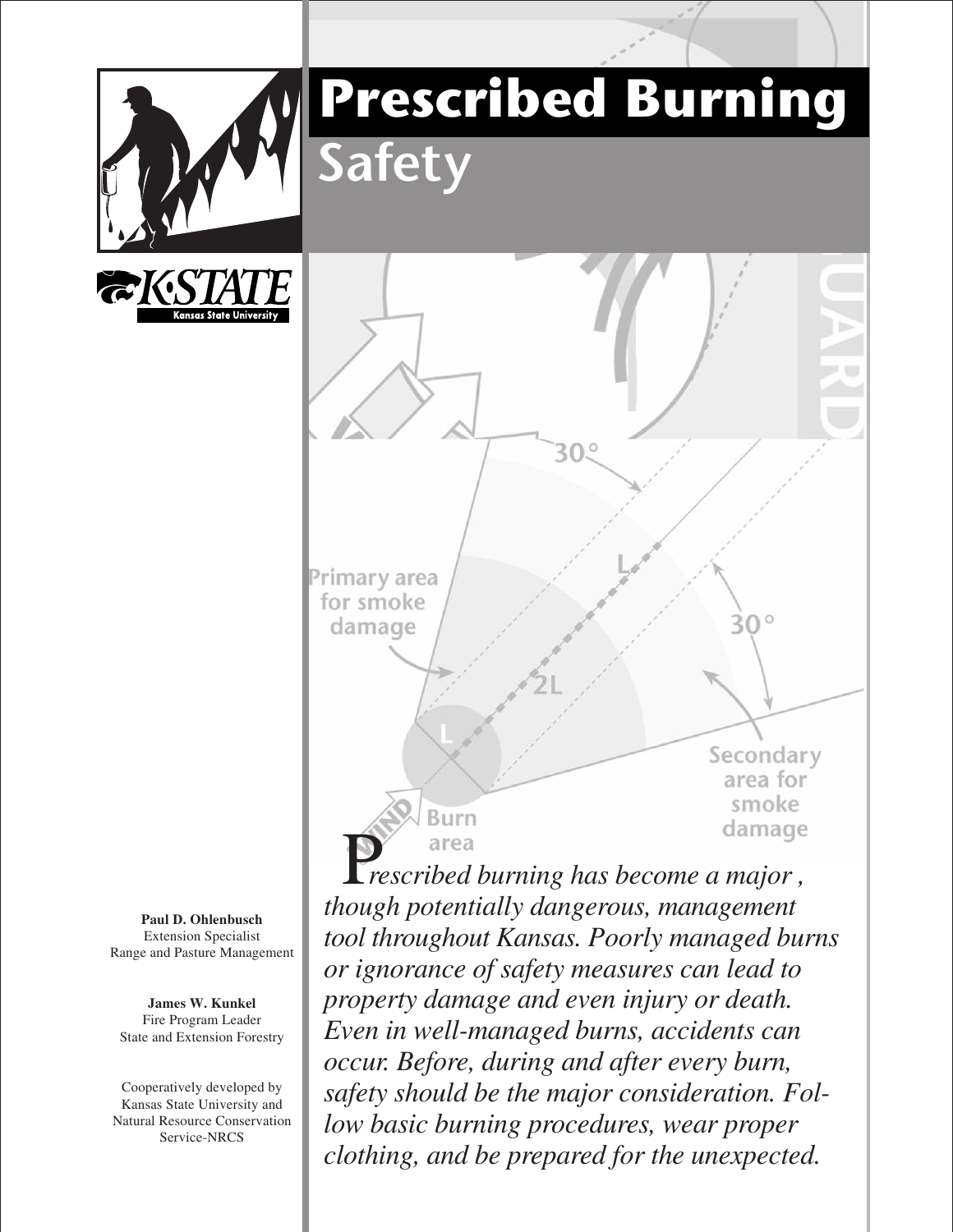# **Personal Safety**

Prescribed burning, like any management practice, must be accomplished with careful planning, understanding, and care. In addition to planning the burn and providing for adequate fire guards, it is important that everyone on the burn meet specific requirements. This is for the safety and protection of everyone.

**Health Considerations** People with known health problems, such as high blood pressure, heart conditions, certain allergies, and respiratory diseases, must not participate. Prescribed burning is a strenuous, stressful, and demanding job that requires good physical conditioning. Should a medical emergency occur, some people will have to be pulled away from fire control to provide emergency assistance. The result could be an uncontrolled burn (wildfire).

**Clothing** Clothing must be of natural fiber (cotton, wool, etc.) that covers the body, arms and legs (Figure 1). A cap or hat of natural material is needed to cover the hair. Gloves (preferably leather) and hightop boots are mandatory (steel-toed safety boots are prone to accumulating heat). Wear pant legs outside the boots, not inside. In areas where burning includes timber, brush or trees, a hard hat should be used.

Clothing made of most synthetic fibers, such as polyester and nylon, is a hazard to personal safety near fires. Some synthetic fibers can melt at temperatures common in prescribed burning, causing severe burns. While such incidents are rare, the risk of wearing synthetic materials should be avoided.

The one exception to the use of synthetic fibers is NOMEX<sup>™</sup> (a registered trademark of Du Pont) or any other material designed for fire fighting. These are special fire retardant fibers and are used by fire fighters, military pilots, and race car drivers. Shirts, pants, and coveralls made of NOMEX™ are the best available alternative to natural fibers.

#### **Public Safety**

From the public's viewpoint, fire is dangerous and should be avoided. Always maintain good public relations and avoid situations that endanger the public. Dangerous situations can create legal liability.

**Notification** For both safety and legal reasons, certain groups should be notified before a burn to prevent unnecessary concern and danger. Check with local authorities.

Neighbors, the fire department, and law enforcement officials should be notified. This can prevent misunderstandings, unnecessary fire calls, and poor public relations. A procedure has been developed that is based on state regulations, experience, and common sense.

*Neighbors* Notifying neighbors can help in determining their attitudes toward burning and possibly help in finding assistance. Notifying neighbors of a burn can lead to cooperation in conducting the burn. With good relations, neighbors may be willing to share labor and equipment.

*Fire Department* State regulations, adopted in 1996, require anyone conducting a prescribed burn to notify the local fire department of the intended burn. The only exception is in counties that have chosen not to require notification. Working with the fire department is crucial. Contact the fire chief to determine state and local regulations and to develop specific plans for requesting emergency help. Problems may be avoided ahead of time by asking which neighbors, if any, report all fires.

*Law Enforcement* If a potential traffic hazard exists, notify local law enforcement personnel. Discuss the location of the burn with law enforcement officials to determine what needs to be done.

An example notification process has been developed. It is in the publication *Prescribed Burning: Planning and Conducting* (L 664).

### **Smoke Management**

From a public safety standpoint, smoke presents the greatest safety hazard. Airports and public roads are the major concerns. The following situations merit special consideration:



*Figure 1. Natural fiber clothing, or approved fire fighting clothing that covers the arms, legs, and body must be worn while working on a prescribed burn.*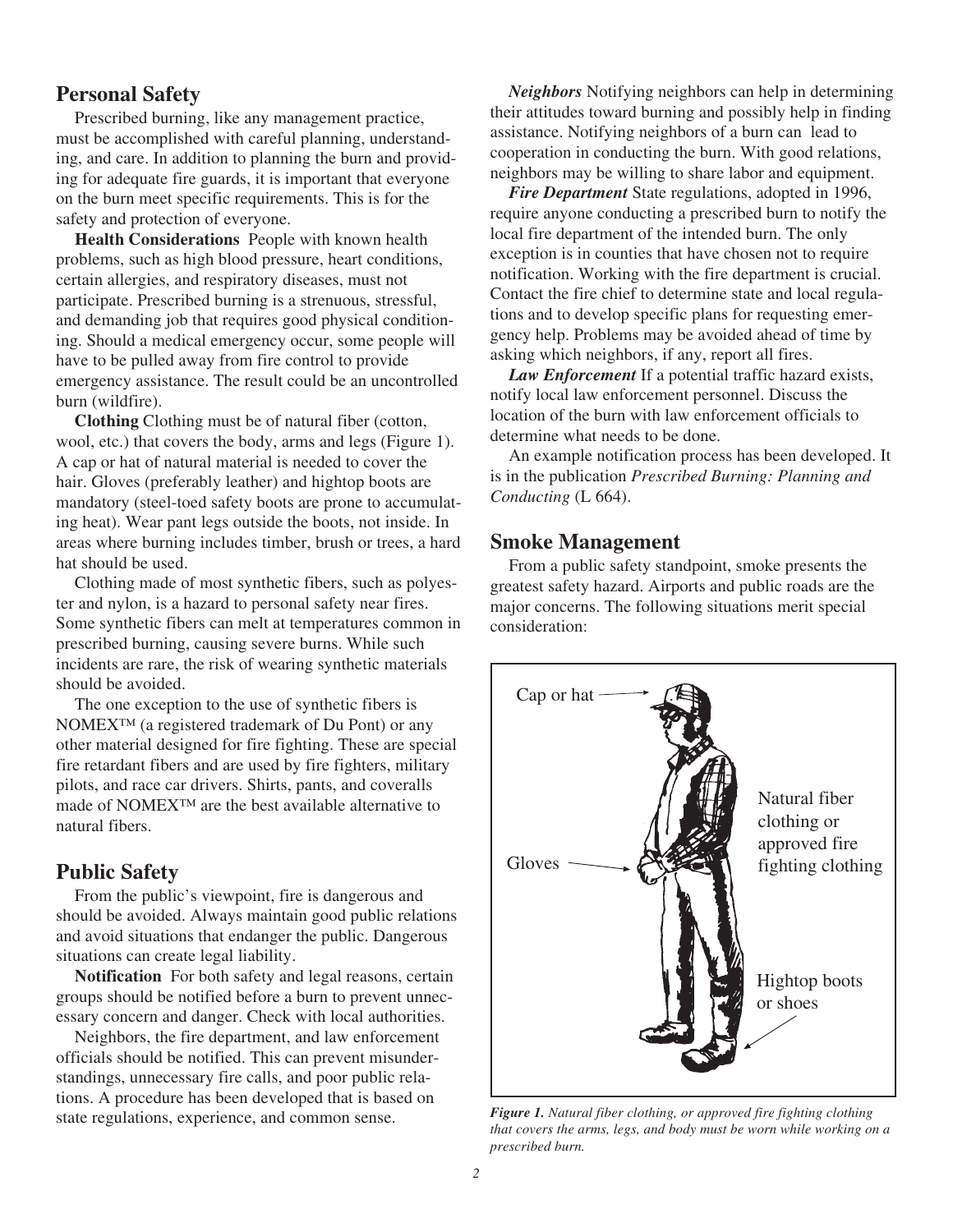**Public Roads** Smoke moving over public roads creates a visibility problem (Figure 2) and should be avoided. Three alternatives are available when burning next to public roads. The most desirable is to burn with the wind blowing away from the road. The second option is to use burning procedures that limit the amount of smoke and/or causes the smoke to lift over the road. The last alternative would be to arrange for traffic control during the burning time. Such arrangements are often difficult to make due to the length of time involved and the need for law enforcement personnel.

**Airports** Burning near an airport is a major concern. Smoke over airports can cause poor visibility created by smoke. Turbulence and updrafts within the smoke column can create control problems for light aircraft. When planning burns near airports, select a time when wind directions will carry the smoke away from the airport. Also, notify airport authorities and discuss your plans with them.

#### **Weather**

Weather conditions must remain within acceptable limits to safely manage a prescribed burn. The main factors that need to be monitored are wind speed, wind direction, cloud cover, relative humidity, and temperature. These factors affect fire behavior and control. Acceptable ranges and limits for prescribed burns are summarized in Table 1. Burning when conditions are outside these ranges should rarely be done and only by experienced personnel.

**Wind** speed and direction are crucial to fire behavior. Wind speeds of 5 to 15 mph, steady from a desirable direction, are preferred. Listen to weather forecasts closely. Changes in wind direction, variable wind speed, or gusty winds, are unacceptable conditions. Wind speed is modified by relative humidity, temperature, and frontal movements. As relative humidity decreases and temperature increases, the effect of the wind is increased. Frontal movements can cause changes in wind direction and speed. Burning should not be performed if frontal movements are forecast within 24 hours.

**Cloud cover** plays a significant role in prescribed burning. As a rule, as cloud cover increases, it becomes more difficult to ignite and maintain a burn. Cloud covers of more than 0.7 (more than 70 percent of the sky is covered) and ceilings below 2,000 feet are conditions to avoid. When cloud ceilings are below 2,000 feet, smoke will stay near the ground and can cause visibility problems.

**Relative humidity** controls the rate at which fuel dries. Most grassy fuels change moisture content quickly as the relative humidity changes. During late morning and early afternoon hours, relative humidity can drop quickly, causing fire size and intensity to increase rapidly.

**Temperature** and relative humidity are related. As a rule, as temperature increases, relative humidity decreases. When temperatures exceed 80°F, people perform at lower efficiency, tire quickly, and require higher levels of fluids

> to maintain stamina. At low temperatures (below 55°F), people have problems working effectively and, if wet, can chill.

**Weather Forecasts** The two best sources of weather information are NOAA Weather Radio and the Rangeland Fire Danger Index. NOAA Weather Radio is a recorded broadcast of current weather conditions and forecasts. These broadcasts are received on special radios at three different frequencies. Weather radios are available from many sources.

The Rangeland Fire Danger Index is a part of all weather forecasts issued in Kansas during periods of dry weather. The Rangeland Fire Danger Index is announced only when the levels are **Very High** or



*Figure 2. Smoke over a public road presents a hazardous situation to drivers and can create a legal liability for the land owner*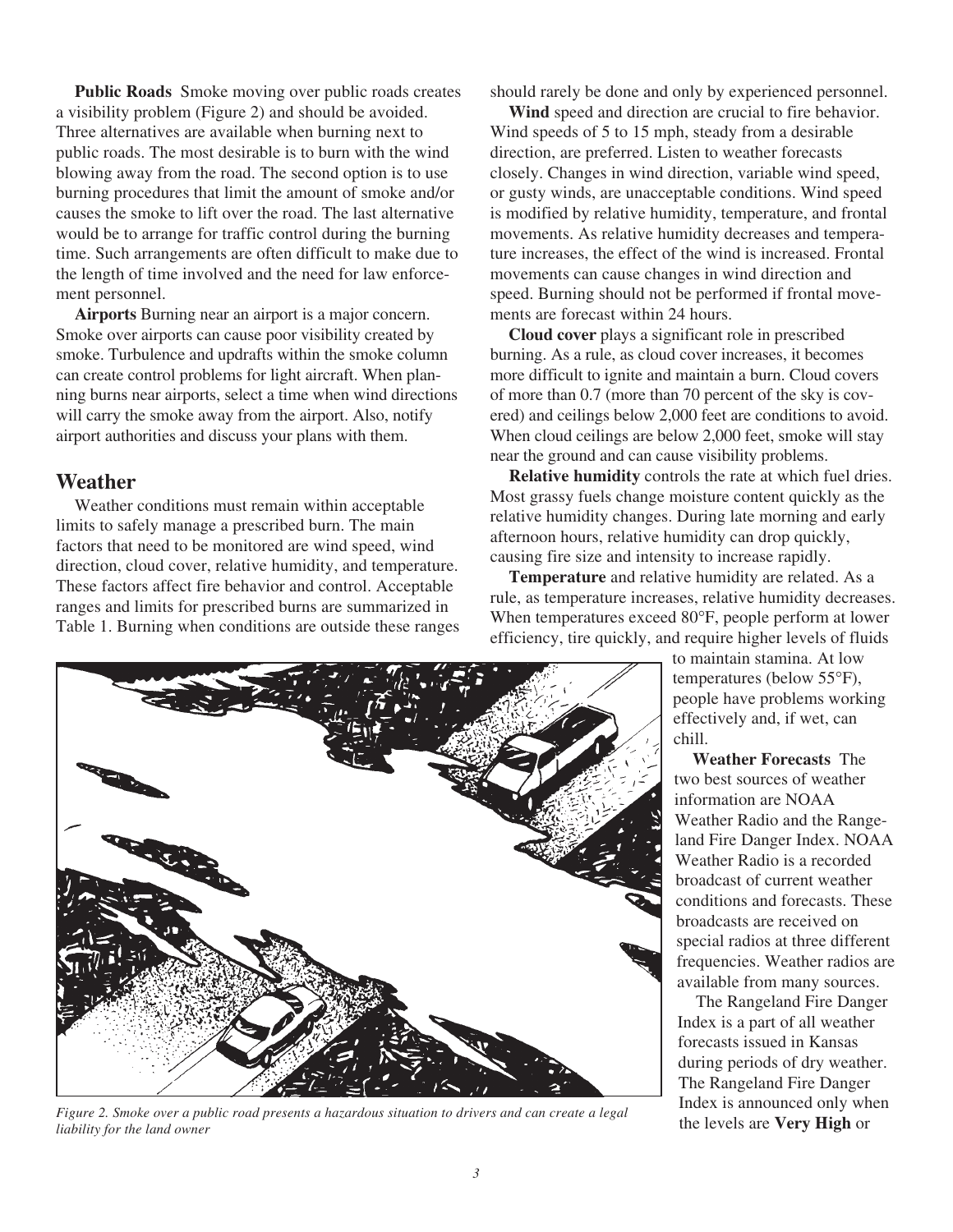**Extreme**. When a Very High or Extreme Fire Danger Index is issued, atmospheric conditions are such that fires will start easily, move extremely fast, and become large and hot. Such fires will be extremely difficult, if not impossible, to control by normal fire fighting tactics. Burning under these conditions should be avoided. If possible, it is best to burn under **Moderate** or **High** Fire Danger Index levels.

# **Safety During the Burn**

**Communications** Two types of communication during a burn are desirable: contact with a location that can relay a request for emergency assistance; and between crews working on the burn. Communications can be by CB, business band or similar radios, or cellular phones. Where service is available, cellular phones are the best alternative for requesting emergency assistance in most areas. It can be vital to have fast response by emergency help in case the fire gets out of control or an injury occurs.

**Emergency situations** Several dangerous situations can occur during a prescribed burn. Potential dangers can be minimized with good advance planning. Have escape routes planned, wear proper clothing, use well-maintained equipment, plan for good communications, and have a good overall plan for conducting the burn.

Probably the most frightening situation is to be in front of a head fire. This can occur as a result of unexpected wind shifts or from becoming disoriented. Unless the fire front is low and it's possible to determine that the depth of the fire is small, never attempt to run or drive through the fire. High temperatures, smoke, and lack of oxygen make it virtually impossible for a person on foot to walk or run through larger fire fronts. If matches or a lighter are available, a small fire can be started. Stay behind it until the main fire passes. If a person is in a vehicle in running condition, a similar approach can be used. If the vehicle is inoperable, the best option is to set a fire. If water is available, wet down an area around the vehicle and remain inside it. Try not to get in front of a head fire.

**Crew Preparation** Every person working on a burn should be briefed on the burning plan. This briefing should include designating who is in charge, the responsibility of each person during the burn, and the responsibility of each person in case the fire escapes. In addition, each person should be briefed on communication procedures for notifying emergency personnel if needed. This item is extremely important.

Each person working on the burn must be familiar with basic prescribed burning and fire fighting techniques. Persons who are not familiar with these basics pose a hazard to the entire operation and to themselves. Every effort must be made to train or familiarize each person on the techniques needed during the prescribed burn and what to do in case the fire escapes.

**Equipment Operation** Safe operation of all equipment should be first and foremost. Tractors and other vehicles should be operated by trained and experienced persons. Equipment operators should remain in communication with other personnel. Power-take-off shafts, belts, and other dangerous parts should be shielded and marked.

**Night Burning** Burning at night should be avoided. Darkness prevents the drivers of vehicles or personnel on foot from being able to find their way, see obstacles and landmarks, judge distances, and assess the overall fire situation. Night fires also appear more severe than they are and result in more false alarms.



*Figure 3. Smoke buildup under electric power lines can create the potential for a discharge similar to lighting.*



*Figure 4. Powerlines downed on fences can produce the produce the potential for electrical shock for long distances.*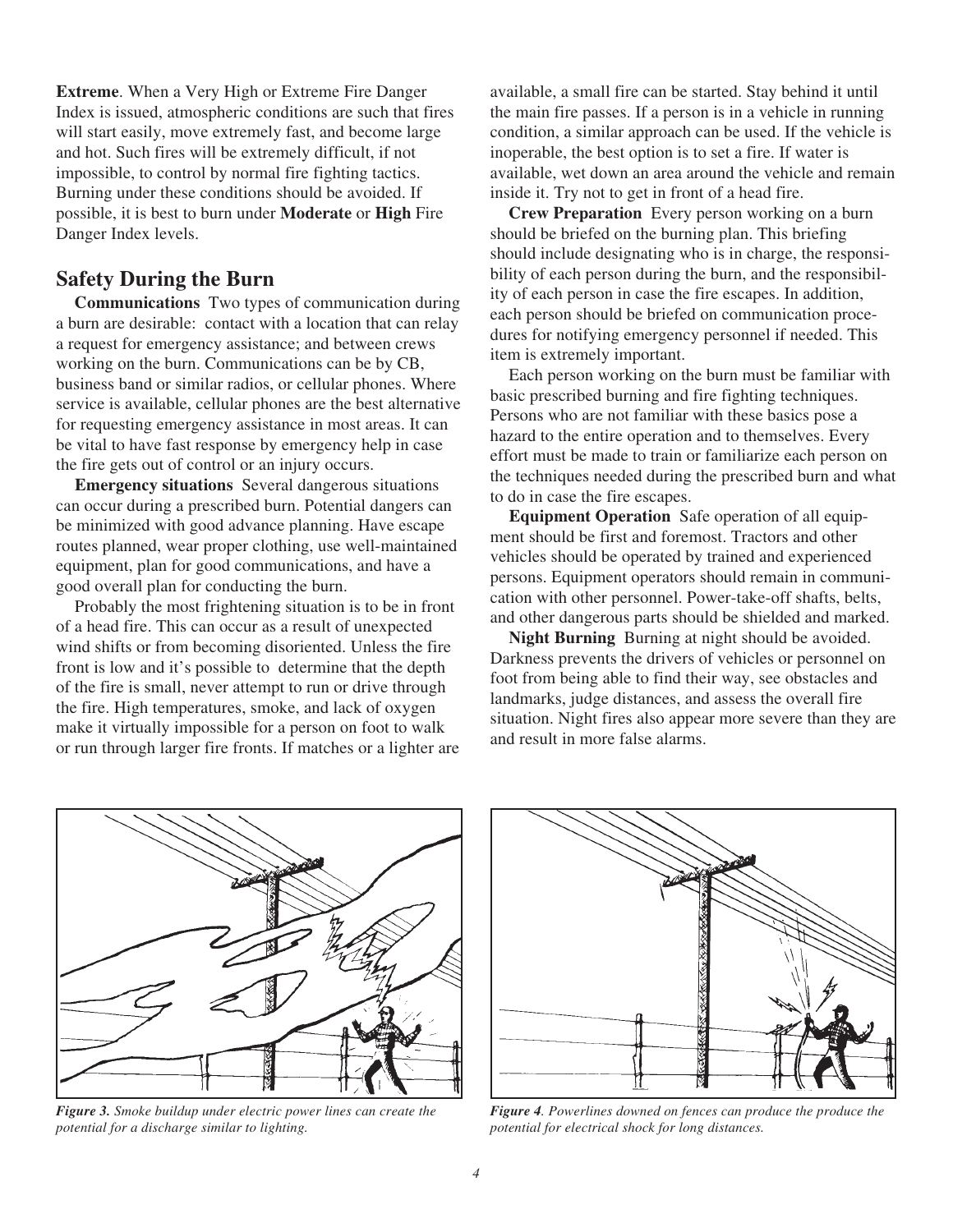## **Special Concerns**

Electrical power lines and oil and gas production and transmission equipment can pose special hazards for prescribed burns. Special consideration during the planning and conducting of a prescribed burn can eliminate or greatly reduce injury and damage from these factors.

**Power Lines** When burning under or near electrical power lines or high voltage transmission lines, exercise extreme care. The following situations can lead to injury or death:

*Smoke Buildup* Smoke consists of carbon particles, which can conduct electricity. If the concentration of carbon is high enough, an electrical discharge from the line to the ground, similar to lightning, can occur (Figure 3). The discharge hazard increases as line voltage increases, distance to the ground decreases, and the amount of smoke increases. Such discharges have killed fire fighters.

To reduce the potential for discharges, the fire front should not be allowed to cross under the lines in large areas. By properly coordinating the location of the burn with the wind direction or by lighting the fire parallel to the line, no major smoke buildup can occur.

*Water and Power Lines* When working below power lines with water hoses, extreme care must be taken to keep water streams out of overhead lines. Water will conduct electricity and the water stream will act as a conductor (Figure 4).

*Downed Power Lines* Power lines can be downed during a prescribed burn by vehicles colliding with poles or poles being burned. If power lines are downed, there are two hazards: the lines themselves and the combination of lines on wire fences (Figure 5).

When lines are downed they become hard to see and people or vehicles can run into them. Electrocution or serious shock injury can occur. Also, wildfires can be started by the downed lines arcing.

If lines fall on fences, a new hazard is created. Electricity will be conducted by the fence wires for long distances. The distance will be determined by the type of posts (steel posts may reduce the hazard) and the contact between wires at corner and pull posts. As long as the wires contact each other, there is the potential for shock.

**Oil and Gas Production** Burning near oil or natural gas production sites or around pipelines, pump stations, and storage facilities can be potentially hazardous. Explosions and/or fire at these sites can result. In all cases, during the planning of the prescribed burn, contact the company representative to determine what is needed to prevent damage. Leaks, open vents, and plastic lines and parts are potential hazards.

| Weather           |                               |                             |
|-------------------|-------------------------------|-----------------------------|
| <b>Factor</b>     | <b>Minimum</b>                | Maximum                     |
|                   | Preferred range               | Limit                       |
| Wind speed        | $5-15$ mph                    | $20$ mph                    |
| Wind direction    | steady,<br>from one direction |                             |
| Relative humidity | 40-70%                        | $>30\%$                     |
| Temperature       | $55^{\circ} - 80^{\circ}$ F   | $50^{\circ} - 85^{\circ}$ F |
| Cloud cover       | clear - $0.7(70%)$            |                             |
| Ceiling           | 2,000-unlimited               |                             |

*Table 1. A summary of the preferred weather conditions for a prescribed burn.*



*Figure 5 Downed powerlines on fences can produce the potential for electrical shock for long distances.*